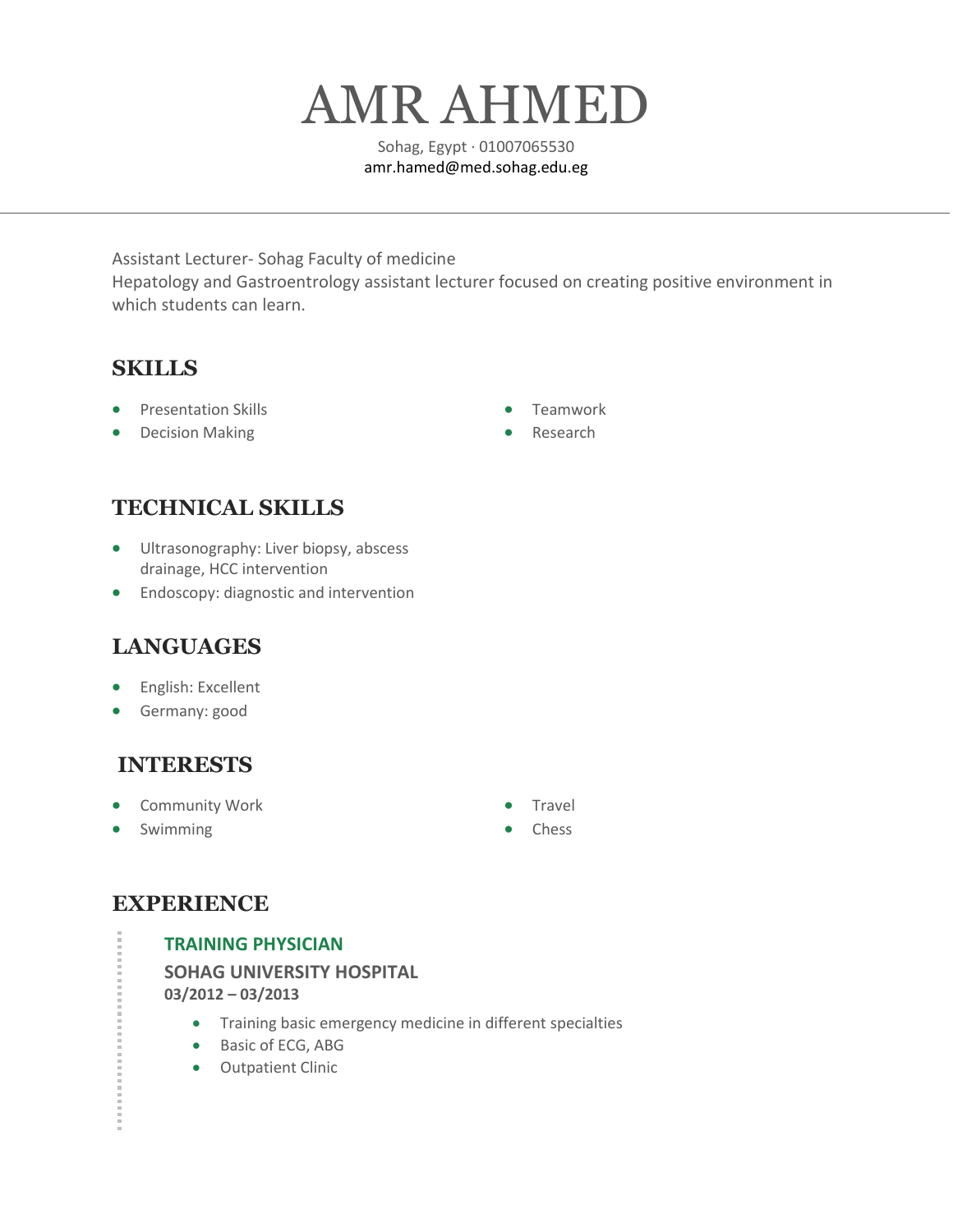## **RESIDENT PHYSICIAN IN TROPIACAL AND GASTROENTROLOGY DEPARTMENT**

## **SOHAG UNIVERSITY HOSPITAL**

**04/2013 – 04/2016**

- Management of patients in emergency room: Hematemesis, hepatic encephalopathy.
- Follow up of the In-patient cases.
- Dealing with out-patient cases.
- Observation of Intermediate Care Unit.
- Working as Administrative Doctor of the department.

#### **ASSISTANT LECTURER**

**FACULTY OF MEDICINE-SOHAG UNIVERSITY 05/2016 – PRESENT**

- Lectures of Hepatology and Gastroenterology medicine.
- Clinical Rounds.
- Organizing Exams.
- Training young doctors ultrasonography and endoscopy.
- Researches.

## **TEACHING EXPERIENCE**

### **TROPICAL MEDICINE FACULTY OF MEDICINE- SUHAG UNIVERSITY 05/2016 – PRESENT**

• Teaching how to take medical history

- Teaching clinical examination
- Teaching management of Hepatic diseases
- Sharing in putting the curriculum and its assessment

## **EDUCATION**

## **BACHELOR OF MEDICINE AND SURGERY (SCORE: 84.5%) FACULTY OF MEDICINE- SOHAG UNIVERSITY**

**09/2005 – 12/2011**

Courses:

- Basic Medicine (2005-2008)
- Clinical medicine (2009-2011)

## **SECONDARY SCHOOL (SCORE: 99%)**

#### **EL-ARQAM SCHOOL**

**09/2002 – 06/2005**

Courses:

- Basic science
- Maths
- History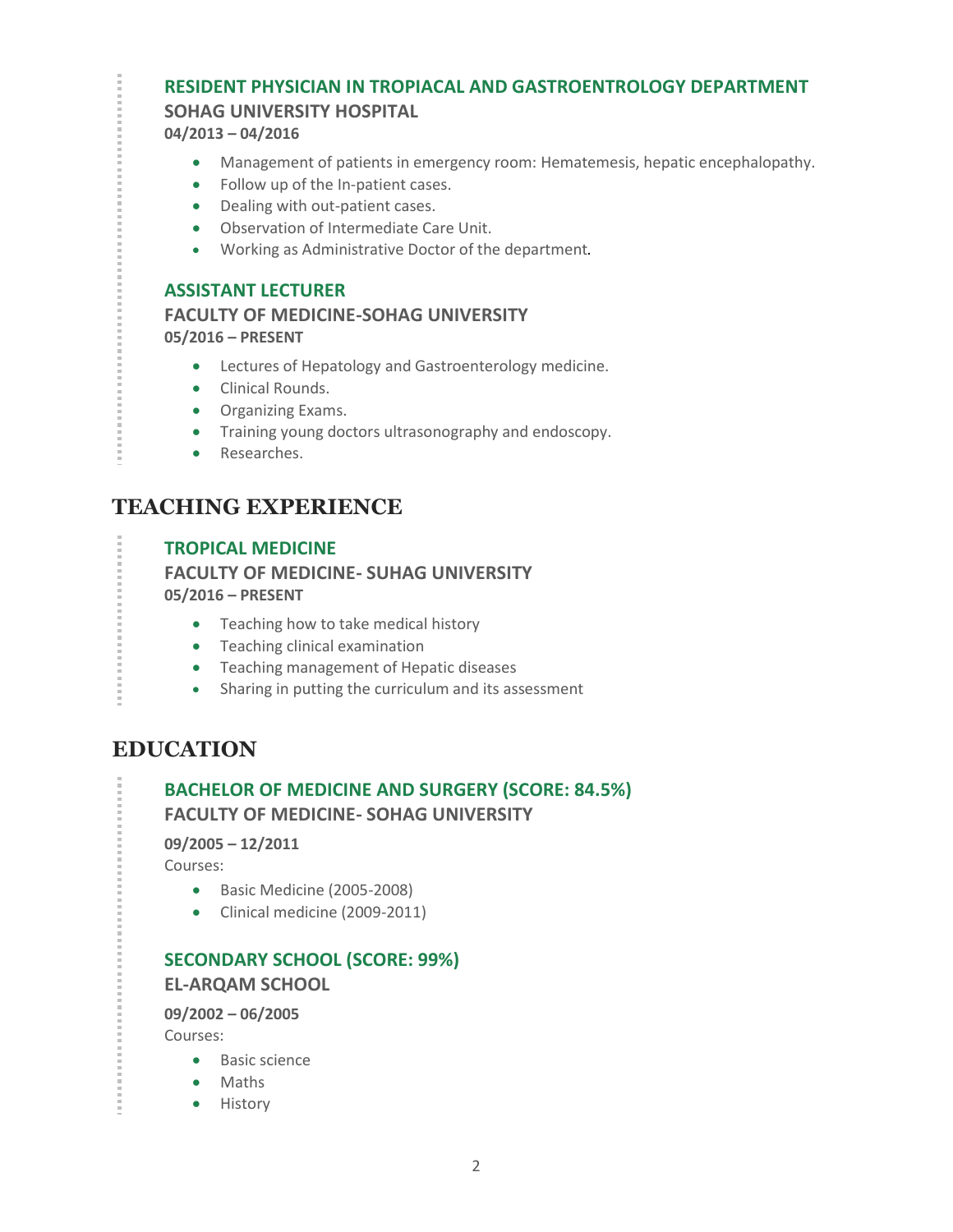## **PUBLICATIONS**

## **ARC JOURNAL OF HEPATOLOGY AND GASTROENTROLOGY**

EVALUATION OF ASPARTATE AMINOTRANSFERASE PLATELETS RATIO INDEX (APRI) AND FIB-4 AS NON INVASIVE PREDICTORS OF HEPATIC FIBROSIS IN PATIENTS WITH CHRONIC HEPATITIS C

Khairy H Morsy, Mahmoud Saif-Al-Islam, Amr A Hamed

2017 Volume 2, Issue 1, PP 4-12

## **CONFERENCES & COURSES**

- Advanced course of intervention radiology for HCC (04/2018 Present)
- International publishing of Research (04/2018 04/2018)
- Research Team Management (03/2018 03/2018)
- Aswan GastroHep 2 Conference (02/2018 02/2018)
- Endoscopy Workshop of Aswan GastroHep 2 Conference (02/2018 02/2018)
- The 2nd Annual Scientific Conference of Tropical Medicine of South Valley University (08/2017 – 08/2017)
- The 12th Middle East Hands on Training Course on GI Endoscopy (12/2015 12/2015)
- The 8th Hepatology and Gastroentrology Post Graduate Course (12/2015 12/2015)
- Sohag Annual Conference and Workshop of Basic and Advanced GIT Endoscopy and ERCP  $(02/2015 - 02/2015)$
- Energy Therapy  $(02/2010 02/2010)$
- The 2nd International conference of The Arab Society for Medical Resaerch (11/2008 11/2008)
- The Success Skills  $(11/2008 11/2008)$
- Research Training Program for Medical Students (07/2008 10/2008)

## **CERTIFICATES**

#### **MASTER'S DEGREE OF TROPICAL AND GASTROENTROLOGY MEDICINE**

**(05/2013 – 05/2016)**

Score: (B).

About: Evaluation of APRI and FIB-4 as Non-Invasive Predictors of Hepatic Fibrosis in Patients with Chronic Hepatitis C

## **BACHELOR INTERNAL MEDICINE AND SURGERY**

**(09/2005 – 12/2011)** Score: 84.5